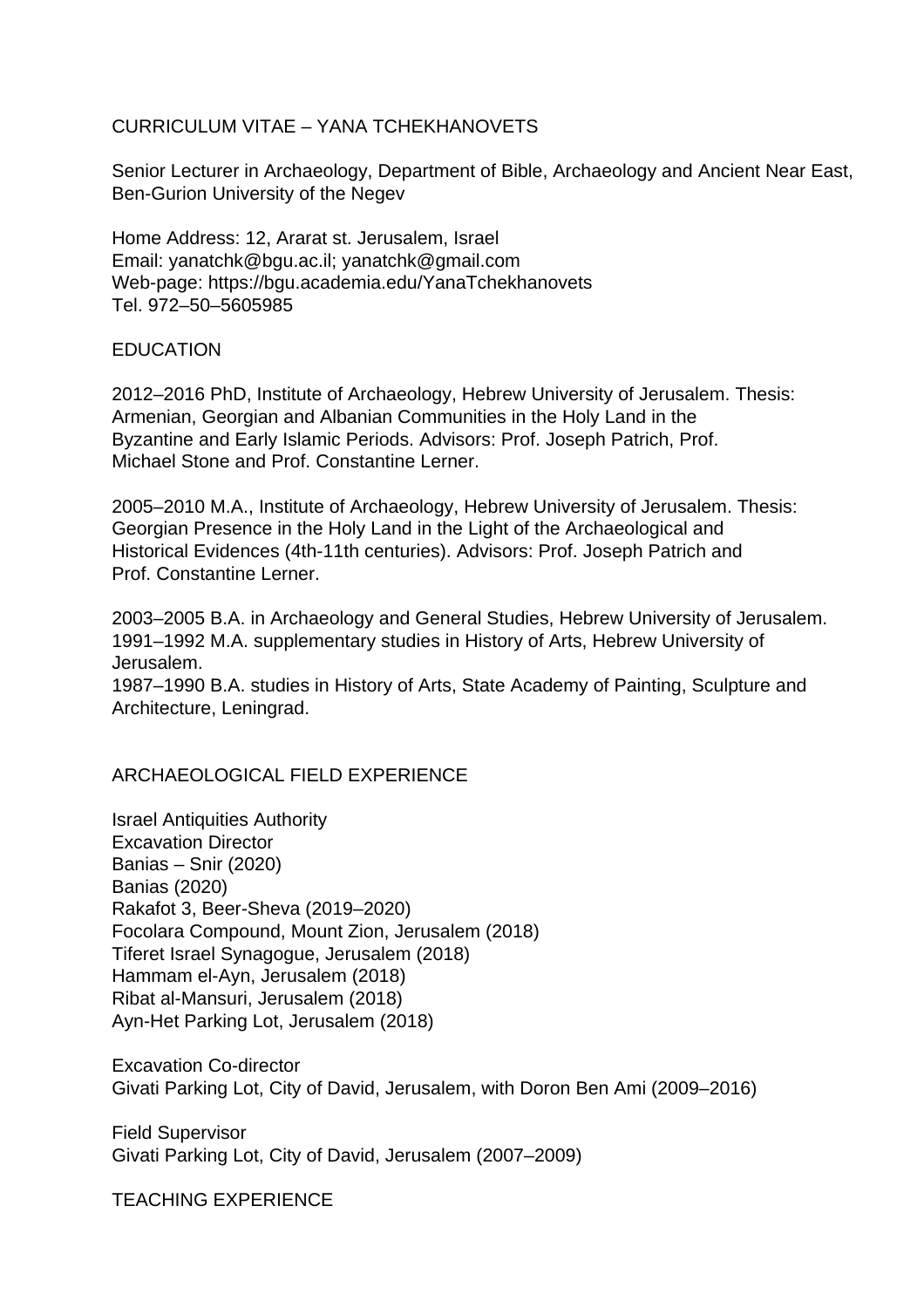Ben-Gurion University of the Negev, Department of Bible, Archaeology and Ancient Near East

Introduction to Classical Archaeology and Architecture, BA (2017, 2019-2022) Not a Word about King David: Archaeology of Roman, Byzantine and Early Islamic Jerusalem, BA (2017, 2022)

The Historical City as an Excavation Site: Urban Archaeology, BA (2019 – 2020) Classical Pottery 2, from the Late Roman to the Early Islamic Periods, BA (2021 – 2022) Selected Issues in the Classical – Byzantine Archaeology, Seminar BA (2021 – 2022) The Land Called Holy: Pilgrimage in Sources and Archaeology, MA (2021) Seven Wonders of the World: Reception of Antiquity in Past and Present, MA (2022)

ORGANIZATION OF WORKSHOPS AND CONFERENCES

Southern Conference, Ben Gurion University of the Negev and Israel Antiquities Authority (co-organizer), 2021.

International Colloquium Russian Archaeological Project, 19th – 21st centuries. Tel Aviv University, 2019.

ACADEMIC AND PROFESSIONAL AWARDS

2018–2019 Post-doctoral Fellowship, Sonia and Marco Nadler Institute of Archaeology, Tel Aviv University.

2018 Polonsky Prize for Creativity and Originality in the Humanistic Disciplines, The Hebrew University of Jerusalem, for Ph.D. Dissertation: "Armenian, Georgian and Albanian Communities in the Holy Land in the Byzantine and Early Islamic Periods".

2017 Shvidler Grant for Archaeological Study of Jerusalem and its region, Israel Antiquities Authority.

2016 The David Gita and Michael Hoffman Memorial Scholarship, Institute of Archaeology, Hebrew University of Jerusalem.

2015 Short Term Grant for Armenian Studies, Calouste Gulbenkian foundation.

2015 Travel Grant to Armenia, The Authority of Research Students, The Hebrew University of Jerusalem.

2014 The David Gita and Michael Hoffman Memorial Scholarship, Institute of Archaeology, The Hebrew University of Jerusalem.

2014 David Amit Award for Distinguished Young Scholar in Archaeology.

## RECENT CONFERENCE LECTURES

October 7, 2021 New Archaeological Study of the Armenian "Birds Mosaic" Chapel in Jerusalem.14th Conference New Studies in the Archaeology of Jerusalem and its Region, the Hebrew University of Jerusalem (with A. Re'em, G. Abu-Diab, J. Neguer, Y. Nagar, and E. Boaretto).

September 2, 2021 Armenian Archaeology of the Holy Land: New Discoveries. 15th General Conference of the Association Internationale des Études Arméniennes. Martin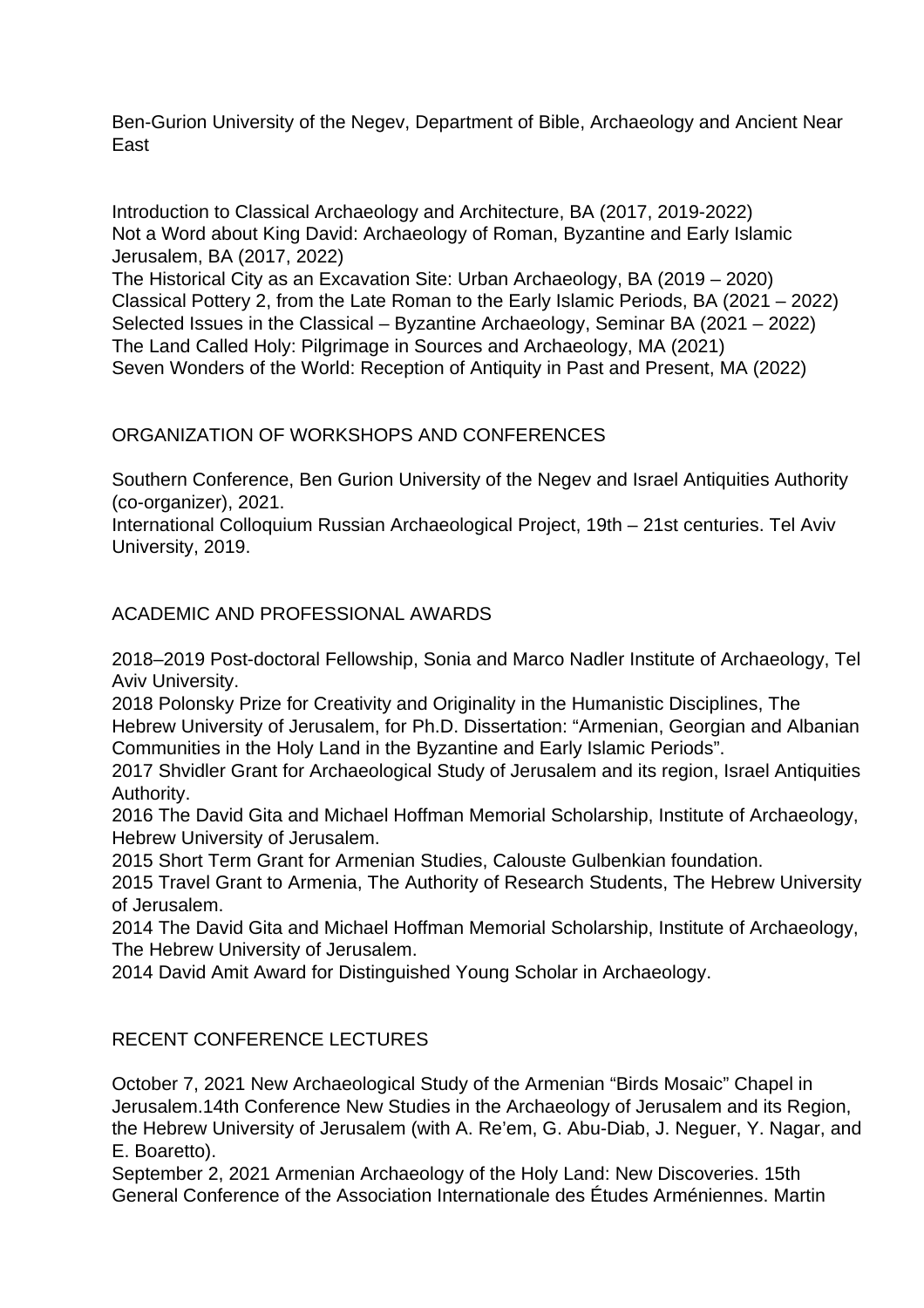Luther University, Halle-Wittenberg.

June 3, 2021 Byzantine Monasteries in the Herodian Palatial Fortress Sites. Jericho: To the Tenth Anniversary of the Russian Archaeological Expedition. Institute of Archaeology RAS, Moscow.

May 17, 2021 Pilgrim's Ring from Jerusalem with a Scene of Resurrection. Research Seminar Series, Object: Place and Time. Institute of Archaeology RAS, Moscow. April 7, 2021 Excavations in Jerusalem: The Open Abbasid Market. Islamic Jerusalem Seminar Series, Institute of Archaeology and Dept. of Islamic and Middle Eastern Studies, Hebrew University of Jerusalem.

April 6, 2021 Back to Marda: Byzantine Finds from Masada Excavations. Byzantine Seminar Series, Israel Association for Byzantine Studies.

March 11, 2021 From Monastery to Hamla? The Countryside in Transition. Archaeological Excavations and Research Studies in Southern Israel. 17th Southern Conference, Ben Gurion University of the Negev and Israel Antiquities Authority (with I. Peretz).

March 4, 2021 "Their speech differs, but their religion is one": Byzantine Jerusalem as a Cosmopolis. Yohanan Aharoni Day: The Forces That Shaped Jerusalem: Earth, Faith and People, Tel Aviv University.

October 1, 2020 The Holy City? Fourth-Century Jerusalem in Light of the New Archaeological Data. Anglo-Israeli Archaeological Society, London.

July 6-10, 2020 Caucasian Christians and the Church of Jerusalem: Archaeological Perspective. International Medieval Congress, Leeds.

July 1-4, 2019 "Then he went again from the laura to the Desert of Rouba." Discovery of a Decorated Monastic Hermitage in the Dead Sea Escarpment. International Medieval Congress, Leeds (with U. Davidovich and R. Porat).

May 29, 2019 Short Memory: The Historical Archaeology of Russian Compounds. "Ba-Merkaz" Conference, Tel Aviv University.

April 11, 2019 The Martyred Queen, the Brutal Shah, and the Dolorous Angels of Jerusalem. The 45th Archaeological Congress in Israel. Haifa University.

April 2, 2019 Russian Photographic Collection and its Potential for Modern Archaeological Practice. International conference 19th-century Photo Archaeology. Haifa University.

March 26-28, 2019 Judeo-Christian Theory 2.0: Georgia. International conference "Jewish-Christian Relations from the Mediterranean to the Indian Ocean: Evidence from Material Culture". Center for Religious Studies, Ruhr-Universität, Bochum.

PROFESSIONAL ACTIVITIES AND SERVICE

The Israeli Association of Archaeology, Committee Member (2018-)

Corpus Inscriptionum Iudaeae / Palaestinae, editor of Georgian inscriptions (2009-) Corpus of the Armenian Inscriptions of the Holy Land and Sinai, co-editor (2018-) Pravoslavnaya Encyclopedia, Moscow, editor of Palestinian archaeology entries (2009- 2014)

Rossyiskaya Arkheologia, member of the editorial board (2015-)

The Israel Science Foundation, reviewer (2020)

Atiqot, reviewer (2020-)

Journal of World Christianity, reviewer (2020)

Jama'a, reviewer (2021)

MEMBERSHIP IN PROFESSIONAL ASSOCIATIONS

Israel Archaeological Association – Committee Member